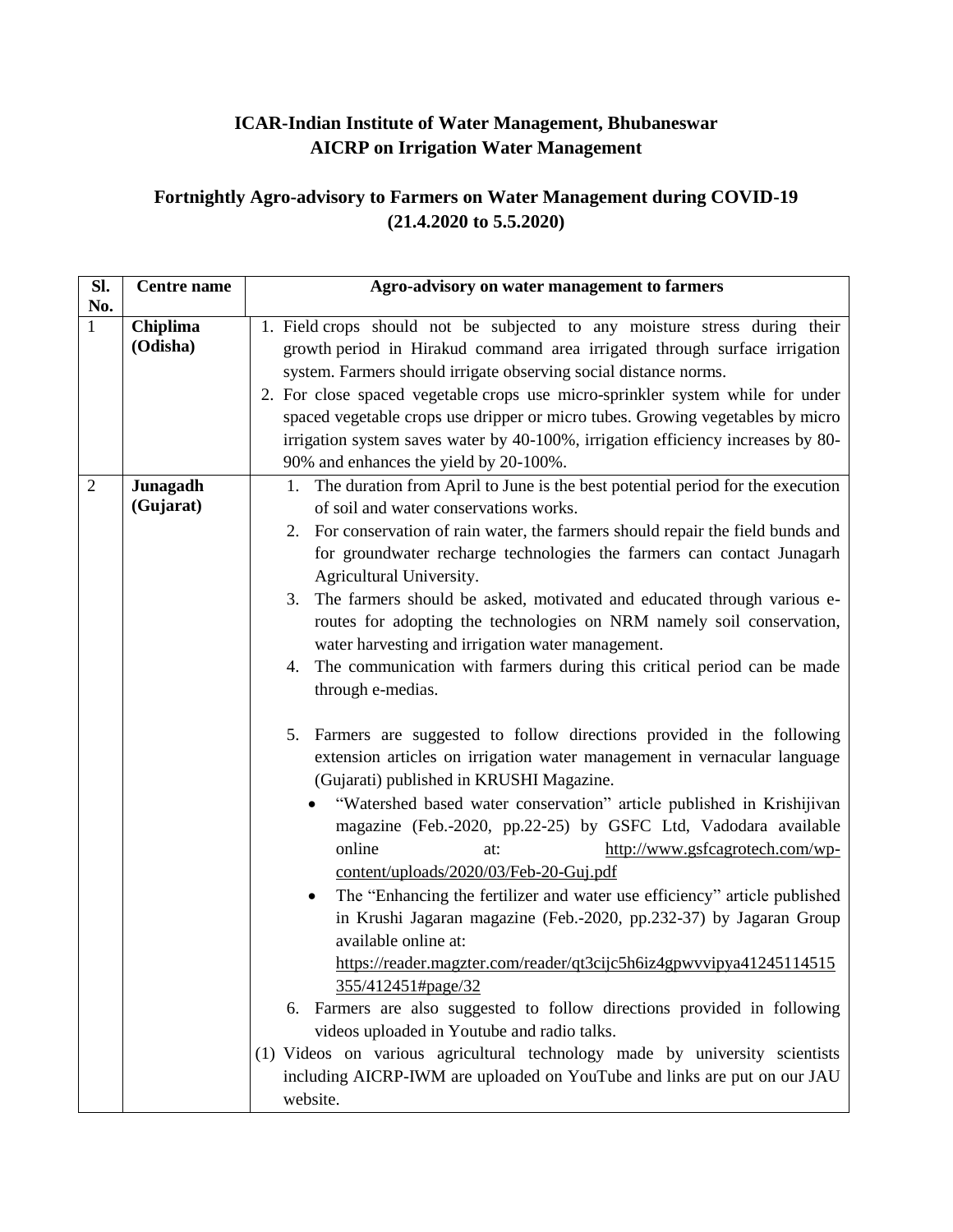|   |                            | https://www.youtube.com/user/jaujnd<br>$\circ$                                                                                                                                                                                                                                                                                                                                                                                                                                                         |
|---|----------------------------|--------------------------------------------------------------------------------------------------------------------------------------------------------------------------------------------------------------------------------------------------------------------------------------------------------------------------------------------------------------------------------------------------------------------------------------------------------------------------------------------------------|
|   |                            | Suitable technologies of groundwater recharges by Prof. PB Vekariya<br>$\circ$                                                                                                                                                                                                                                                                                                                                                                                                                         |
|   |                            | link at: Documentary on "Groundwater recharge methods suitable for                                                                                                                                                                                                                                                                                                                                                                                                                                     |
|   |                            | Saurashtra region" "ભૂગર્ભજળ રિચાર્જ ની સૌરાષ્ટ્ર વિસ્તાર માટે સાનુકુળ                                                                                                                                                                                                                                                                                                                                                                                                                                 |
|   |                            | पद्धतिथो", uploaded to youtube by Junagadh Agricultural University -                                                                                                                                                                                                                                                                                                                                                                                                                                   |
|   |                            | Junagadh, link : https://www.youtube.com /watch?v = FTo DXBP1hng                                                                                                                                                                                                                                                                                                                                                                                                                                       |
|   |                            | Documentary on "water harvesting and its efficient utilization" YOU<br>$\circ$                                                                                                                                                                                                                                                                                                                                                                                                                         |
|   |                            | સંચય અને તેનો કાર્યક્ષમ ઉપયોગ" uploaded to youtube by Junagadh                                                                                                                                                                                                                                                                                                                                                                                                                                         |
|   |                            | Agricultural University -Junagadh,<br>link: https://www.youtube.com/watch?v=xVDjMNBRNcs<br>(2) Expert radio talk being broadcasting by Junagadh Janvani-(Radio broadcasting<br>station of JAU, Junagadh)<br>The radio talks by JAU experts including AICRP-IWM scientist on<br>$\circ$<br>various technologies of water management are broadcasted by JAU and                                                                                                                                          |
|   |                            | put on the website : link on http://janvani.jau.in/<br>"Water Conservation methods" radio talk (33.57 minutes) broadcasted<br>$\circ$<br>Junagadh<br>Janvani<br>station<br>link<br>and<br>by<br>put<br>as<br>http://janvani.jau.in/janvani programs.php?cont $id=11$ &cat $id=3$<br>"Water Conservation methods" radio talk (33.57 minutes) broadcasted by<br>$\circ$<br>Janvani<br>station<br>link<br>Junagadh<br>and<br>put<br>as<br>http://janvani.jau.in/janvani_programs.php?cont_id=120&cat_id=3 |
| 3 | Pantnagar<br>(Uttarakhand) | 1. Wheat - Avoid/stop irrigation in late sown wheat crop as crop is maturing.<br>Maize- Spring season maize is approaching towards the tasseling stage. Hence,<br>2.<br>keep the soil moist and irrigate the maize crop once in a week in light texture<br>soil and at 7-10 days in heavy texture soil.<br>3. Sugarcane-Keep the soil moist and irrigate the spring season sugarcane at 10-15<br>days interval.                                                                                        |
| 4 | Gayeshpur<br>(West Bengal) | 1. Renovation/excavation of silted rural ponds/reservoirs and other agricultural<br>activities using 100-day work programme (MGNREGS) (with rationalized<br>involvement of rural people for employment and income generation).                                                                                                                                                                                                                                                                         |
| 5 | <b>Coimbatore</b>          | 1. Artificial recharge techniques to reduce the decline in water table in the over                                                                                                                                                                                                                                                                                                                                                                                                                     |
|   | (Tamilnadu)                | exploited blocks of Noyyal basin.                                                                                                                                                                                                                                                                                                                                                                                                                                                                      |
|   |                            | 2. Rainwater harvesting and drainage line treatment measures to improve the<br>groundwater quality in hard rock areas of Noyyal and Bhavani basin.                                                                                                                                                                                                                                                                                                                                                     |
| 6 | <b>Navsari</b>             | 1. Provision of irrigation to summer crops at critical stages.                                                                                                                                                                                                                                                                                                                                                                                                                                         |
|   | (Gujarat)                  | 2. Plastic mulch use in muskmelon and watermelon crops to reduce irrigation water<br>and control weeds and also less incidence of pest.                                                                                                                                                                                                                                                                                                                                                                |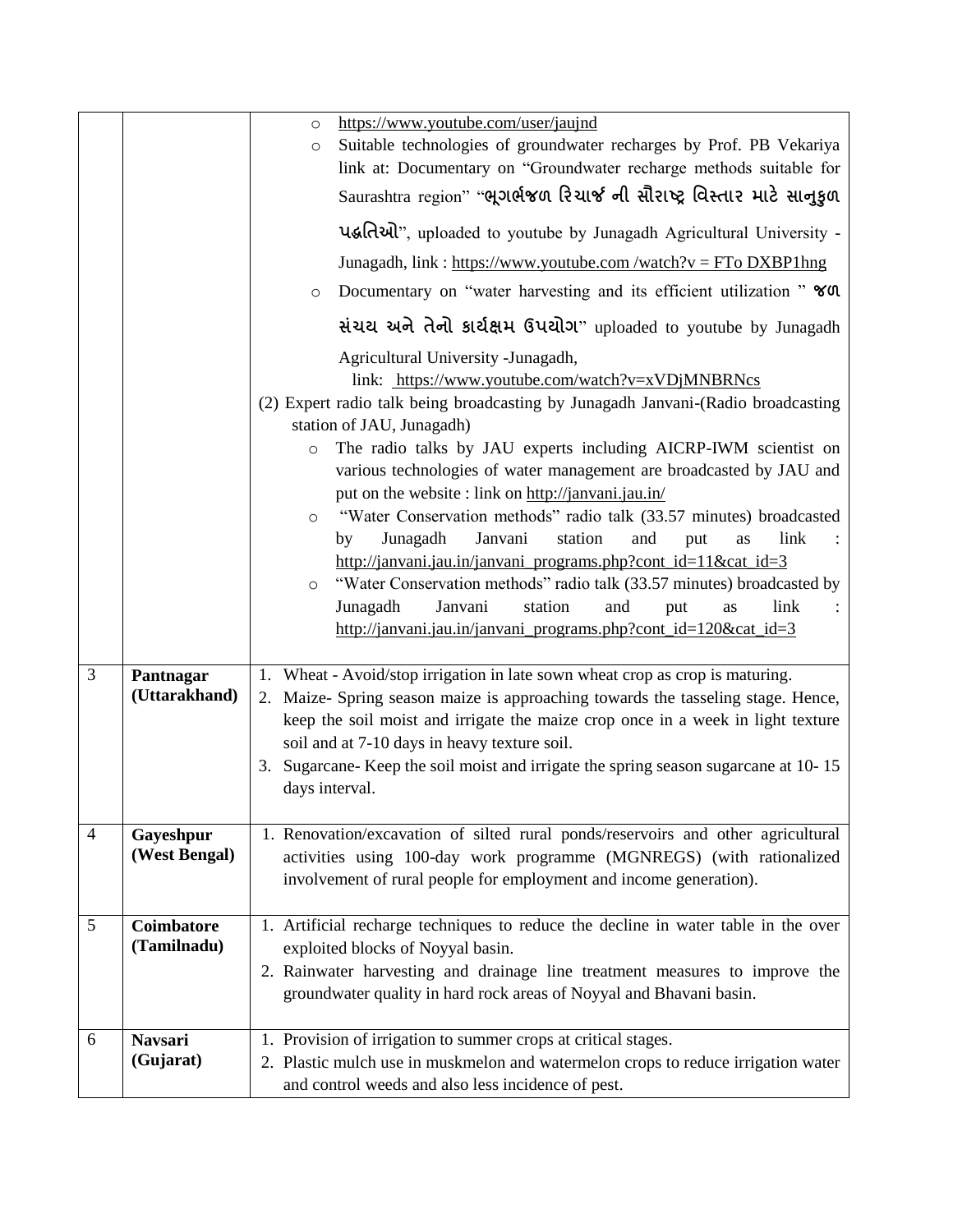| $\overline{7}$ | <b>Udaipur</b><br>(Rajasthan)  | 1. Maintain sufficient soil moisture for summer greengram and blackgram and field<br>should be irrigated at 8-10 days interval.                                                                                                                                                                                                                                                                                                                            |
|----------------|--------------------------------|------------------------------------------------------------------------------------------------------------------------------------------------------------------------------------------------------------------------------------------------------------------------------------------------------------------------------------------------------------------------------------------------------------------------------------------------------------|
|                |                                | 2. After harvest of <i>rabi</i> crops, water conservation measure and groundwater<br>recharge structure may be constructed.                                                                                                                                                                                                                                                                                                                                |
| 8              | Kota<br>(Rajasthan)            | 1. In zaid greengram and blackgram crop, sprinkler irrigation at IW/CPE ratio of<br>1.2 (8-10 days interval) for a period of 3.0 hours.<br>2. In summer sugarcane, irrigation at IW/CPE ratio 0.75 (15-20 days interval) for<br>proper germination after paired row planting or line sowing.                                                                                                                                                               |
| 9              | Morena (M.P)                   | 1. In summer greengram, provide irrigation at interval of 6-9 days depending upon<br>soil and climatic conditions. Irrigation must be provided at flowering and pod<br>formation stages.                                                                                                                                                                                                                                                                   |
| 10             | Sriganganagar<br>(Rajasthan)   | 1. Drip irrigation should be applied for 2 hours and 11 minutes on alternate days in<br>paired planting of tomato crop in April.<br>2. In paired planting of brinjal crop, drip irrigation timing is 3 hours and 5 minutes<br>on alternate days in April.<br>3. Drip operational timing for paired planting chilly crop in April is 2 hours and 19<br>minutes on alternate days.                                                                           |
| 11             | Pusa (Bihar)                   | 1. Provide irrigation to okra and Cucurbitaceous crops which are in flowering /<br>fruiting stages as per soil moisture status.                                                                                                                                                                                                                                                                                                                            |
| 12             | <b>Dapoli</b><br>(Maharastra)  | 1. Irrigation in field crops should be done either in early morning or late in evening<br>in isolation.                                                                                                                                                                                                                                                                                                                                                    |
| 13             | Faizabad (<br>U.P)             | 1. Farmers sow their <i>zaid</i> crops on raised beds and irrigate through furrows at<br>about 10 days interval.<br>2. Farmers should use mulch for moisture conservation which will also manage the<br>weeds.                                                                                                                                                                                                                                             |
| 14             | <b>Jorhat</b><br>(Assam)       | 1. If transplanting of sugarcane had been delayed due to present COVID-19<br>pandemic, planting of sugarcane setts can be done in furrows and subsequently<br>mulching the ridges with 50 micron plastic film for better harvesting rain water.<br>2. For important standing orchard crops like Assam lemon and banana, soil<br>moisture level at around 75% EPR (Evaporation replenishment) for banana<br>and around 100% EPR for Assam lemon is optimum. |
| 15             | <b>Almora</b><br>(Uttarakhand) | 1. If irrigation is available, then start sowing okra seeds from last week of April to<br>last week of May.<br>2. The farmers presently having irrigation facility may start growing vegetables<br>like pumpkin, round grourd, cucumber, ridge gourd and bitter gourd.<br>3. At present, the interested farmers should go for construction of one farm pond                                                                                                |